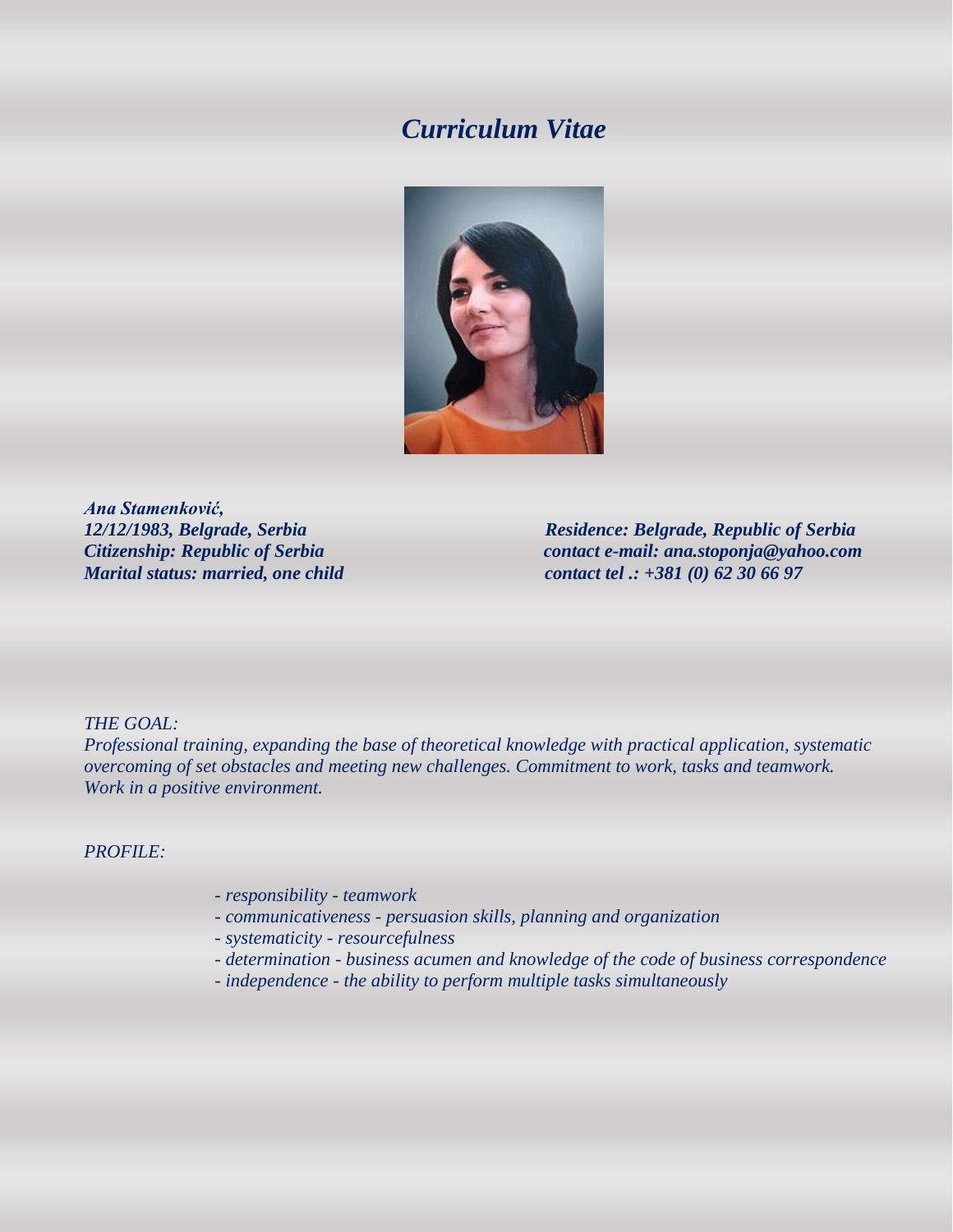# *PROFESSIONAL SUMMARY*

# *WORK EXPERIENCE:*

*2012.- "Digital Printing Center"d.o.o. Beograd Legal department - Head of department*

# *Job description:*

- *- Drafting of legal acts of the Company*
- *- Legal support to the human resources sector*
- *- Monitoring and application of positive legal regulations in the field of labor relations and labor law in general*
- *- Selection and recruitment*
- *- Management and up-to-date management of the archive of work files of employees,*
- *- Management of the employment process, actions that require changes in employment and termination of employment*
- *- Drafting of the Employment Agreement and the Annex to the Employment Agreement*
- *- Preparation of Warnings, Decisions on termination of the Employment Contract*
- *- Development of various models of commercial contracts with customers and suppliers as contracting parties*
- *- Coordination with the financial sector in order to realize the agreed conditions of buyers / suppliers*
- *- Monitoring the collection of receivables*
- *- Work with bill of exchange documentation*
- *- Correspondence with banks*
- *- Correspondence with insurance companies: regular insurance of general liability, property, persons; Submission of compensation claims through consolidated documentation for the harmful event and collection of damages*
- *- Correspondence with state institutions and bodies*
- *- Preparation of documentation for participation in public procurement*
- *- Organizing education of employees and training, with monitoring the application of acquired knowledge and skills in order to achieve the highest possible degree of efficiency in work engagement*
- *- Coordination of activities in the field of application of positive legal regulations in the field of JMC and OSH*
- *- Active participation in the planning and implementation of technical projects / unification of project documentation, correspondence with the competent State authorities in order to obtain the necessary permits, approvals: for the installation of advertising facilities, advertisements, etc.*